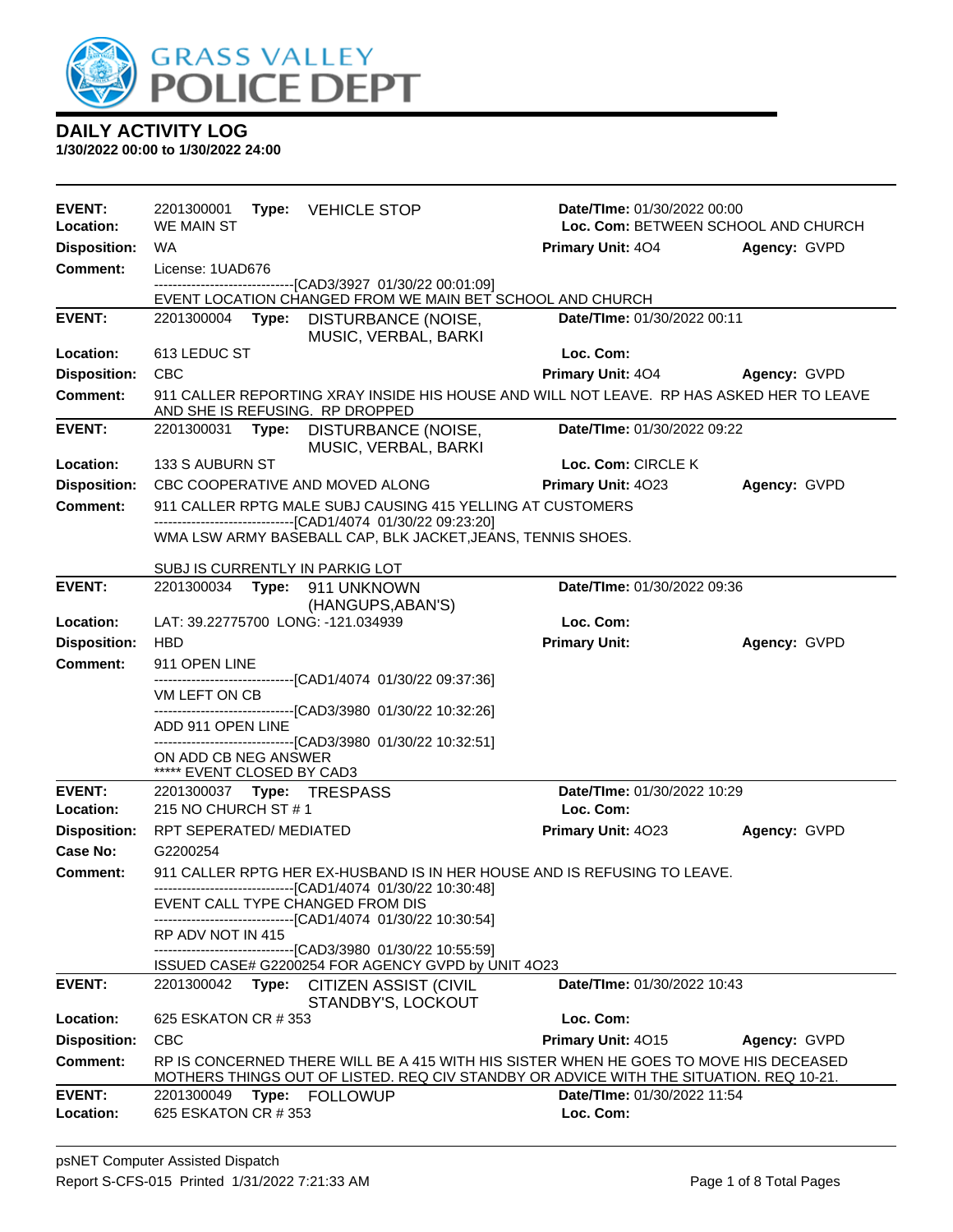

| <b>Disposition:</b> | <b>CBC</b>                                                                                                                                                                                                                                                                                                               |                                                                                                                                                                                                                                                  | <b>Primary Unit: 4015</b>   | Agency: GVPD                           |  |  |
|---------------------|--------------------------------------------------------------------------------------------------------------------------------------------------------------------------------------------------------------------------------------------------------------------------------------------------------------------------|--------------------------------------------------------------------------------------------------------------------------------------------------------------------------------------------------------------------------------------------------|-----------------------------|----------------------------------------|--|--|
| <b>Comment:</b>     | RP REQ 10-21 REF EVENT 2201300042                                                                                                                                                                                                                                                                                        |                                                                                                                                                                                                                                                  |                             |                                        |  |  |
| <b>EVENT:</b>       |                                                                                                                                                                                                                                                                                                                          | 2201300050 Type: 911 UNKNOWN<br>(HANGUPS, ABAN'S)                                                                                                                                                                                                |                             | Date/TIme: 01/30/2022 12:01            |  |  |
| Location:           | ROUGH AND READY HY/EAST DR                                                                                                                                                                                                                                                                                               |                                                                                                                                                                                                                                                  | Loc. Com:                   |                                        |  |  |
| <b>Disposition:</b> | <b>HBD</b>                                                                                                                                                                                                                                                                                                               |                                                                                                                                                                                                                                                  | <b>Primary Unit:</b>        | Agency: GVPD                           |  |  |
| <b>Comment:</b>     | 911 ABAN                                                                                                                                                                                                                                                                                                                 |                                                                                                                                                                                                                                                  |                             |                                        |  |  |
|                     |                                                                                                                                                                                                                                                                                                                          | -------------------------------[CAD1/4074 01/30/22 12:04:03]<br>EVENT LOCATION CHANGED FROM LAT: 39.22755800 LONG: -121.068252 GRASS VALLEY<br>---------------------------------[CAD1/4074 01/30/22 12:04:20]                                    |                             |                                        |  |  |
|                     | ON CB C4, ACCIDENTAL                                                                                                                                                                                                                                                                                                     |                                                                                                                                                                                                                                                  |                             |                                        |  |  |
| <b>EVENT:</b>       | ***** EVENT CLOSED BY CAD1                                                                                                                                                                                                                                                                                               |                                                                                                                                                                                                                                                  | Date/TIme: 01/30/2022 12:12 |                                        |  |  |
|                     |                                                                                                                                                                                                                                                                                                                          | 2201300052 Type: TRAFFIC (DUI, PARKING,<br>SPEED, HAZ                                                                                                                                                                                            |                             |                                        |  |  |
| Location:           | NEVADA CITY HY/BRUNSWICK RD                                                                                                                                                                                                                                                                                              |                                                                                                                                                                                                                                                  | <b>YUBA RIVER</b>           | Loc. Com: TRAVELING TWD BRUNSWICK FROM |  |  |
| <b>Disposition:</b> | HBD OUT OF POSITION PER 4015                                                                                                                                                                                                                                                                                             |                                                                                                                                                                                                                                                  | <b>Primary Unit:</b>        | Agency: GVPD                           |  |  |
| <b>Comment:</b>     | TO THE SKIY ERRATICALLY.                                                                                                                                                                                                                                                                                                 | 911 CALLER RPTG 23103 DRIVER IN SIL HONDA SEDAN NO LP. RP ADV SUBJ IS POSS UNDER THE<br>INFLUENCE SHAKING HIS ARMS AND HEAD. RP ADV SUBJ PULLED OVER NEXT TO RP AND WAS POINTING<br>-------------------------------[CAD3/3980 01/30/22 12:13:29] |                             |                                        |  |  |
|                     | VOICED                                                                                                                                                                                                                                                                                                                   |                                                                                                                                                                                                                                                  |                             |                                        |  |  |
|                     |                                                                                                                                                                                                                                                                                                                          | ***** EVENT CLOSED BY CAD3 WITH COMMENT-OUT OF POSITION PER 4015                                                                                                                                                                                 |                             |                                        |  |  |
| <b>EVENT:</b>       |                                                                                                                                                                                                                                                                                                                          | 2201300057    Type: ASSAULTS, BATTERY (415<br>PHYSICAL)                                                                                                                                                                                          | Date/TIme: 01/30/2022 12:34 |                                        |  |  |
| Location:           | 1375 MULBERRY DR                                                                                                                                                                                                                                                                                                         |                                                                                                                                                                                                                                                  | Loc. Com:                   |                                        |  |  |
| <b>Disposition:</b> | CIV NEG ASSAULT VEH IS CIV ISSUE                                                                                                                                                                                                                                                                                         |                                                                                                                                                                                                                                                  | Primary Unit: 4015          | <b>Agency: GVPD</b>                    |  |  |
| <b>Comment:</b>     | SANTA FE.                                                                                                                                                                                                                                                                                                                | 911 CALLER RPTG HIS DAUGHTER ATTACKED HIS EX-WIFE. NEG MEDICAL. SU LEFT IN A WHI 2009 HYUN                                                                                                                                                       |                             |                                        |  |  |
|                     |                                                                                                                                                                                                                                                                                                                          | ------------------------------[CAD1/4074 01/30/22 12:36:21]<br>RP ADV SU TOOK HIS VEH WITHOUT PERMISSION                                                                                                                                         |                             |                                        |  |  |
| <b>EVENT:</b>       |                                                                                                                                                                                                                                                                                                                          | 2201300059 Type: 911 UNKNOWN                                                                                                                                                                                                                     | Date/TIme: 01/30/2022 12:45 |                                        |  |  |
|                     |                                                                                                                                                                                                                                                                                                                          | (HANGUPS, ABAN'S)                                                                                                                                                                                                                                |                             |                                        |  |  |
| Location:           | LAT: 39.22769300 LONG: -121.035047                                                                                                                                                                                                                                                                                       |                                                                                                                                                                                                                                                  | Loc. Com:                   |                                        |  |  |
| <b>Disposition:</b> | <b>HBD</b>                                                                                                                                                                                                                                                                                                               |                                                                                                                                                                                                                                                  | <b>Primary Unit:</b>        | Agency: GVPD                           |  |  |
| <b>Comment:</b>     | 911 OPEN LINE, NOTHING HEARD.                                                                                                                                                                                                                                                                                            |                                                                                                                                                                                                                                                  |                             |                                        |  |  |
|                     | ***** EVENT CLOSED BY CAD3                                                                                                                                                                                                                                                                                               | ---------------------------------[CAD1/4074 01/30/22 12:46:58]<br>ON CB MALE STATING "HELLO" AND DISCONNECTED                                                                                                                                    |                             |                                        |  |  |
| <b>EVENT:</b>       |                                                                                                                                                                                                                                                                                                                          | 2201300064 Type: ANIMALS (ABUSE, LOOSE, Date/Time: 01/30/2022 13:57<br>FOUND, INJURED)                                                                                                                                                           |                             |                                        |  |  |
| Location:           | 20 STATE/49/20 RAMP                                                                                                                                                                                                                                                                                                      |                                                                                                                                                                                                                                                  | Loc. Com: WBO               |                                        |  |  |
| <b>Disposition:</b> | <b>CBC</b>                                                                                                                                                                                                                                                                                                               |                                                                                                                                                                                                                                                  | Primary Unit: 405           | Agency: GVPD                           |  |  |
| <b>Comment:</b>     |                                                                                                                                                                                                                                                                                                                          | RP RPTG RPTG WHI GREAT PYRANEES RUNNING ON THE SIDE OF THE RW                                                                                                                                                                                    |                             |                                        |  |  |
|                     | --------------------------------[4O5/MDT 01/30/22 14:12]<br>OWNER MARCUS IS ON FOOT IN THE AREA WITH FAMILY. DOG LAST SEEN ON NORTH SIDE OF HIGHWAY<br>20. BELONGS WITH THEM AT RESIDENCE ON GLEN MEADOW DR<br>--------------------------------[CAD3/3980 01/30/22 14:27:54]<br>ADD 911 RPTG THEY HAVE THE DOG CONTAINED |                                                                                                                                                                                                                                                  |                             |                                        |  |  |
| <b>EVENT:</b>       |                                                                                                                                                                                                                                                                                                                          | 2201300065 Type: ANIMALS (ABUSE, LOOSE,<br>FOUND, INJURED)                                                                                                                                                                                       | Date/TIme: 01/30/2022 14:01 |                                        |  |  |
| Location:           | 102 RICHARDSON ST                                                                                                                                                                                                                                                                                                        |                                                                                                                                                                                                                                                  | Loc. Com: SOUTH PINE CAFE   |                                        |  |  |
| <b>Disposition:</b> | UTL                                                                                                                                                                                                                                                                                                                      |                                                                                                                                                                                                                                                  | Primary Unit: 4023          | Agency: GVPD                           |  |  |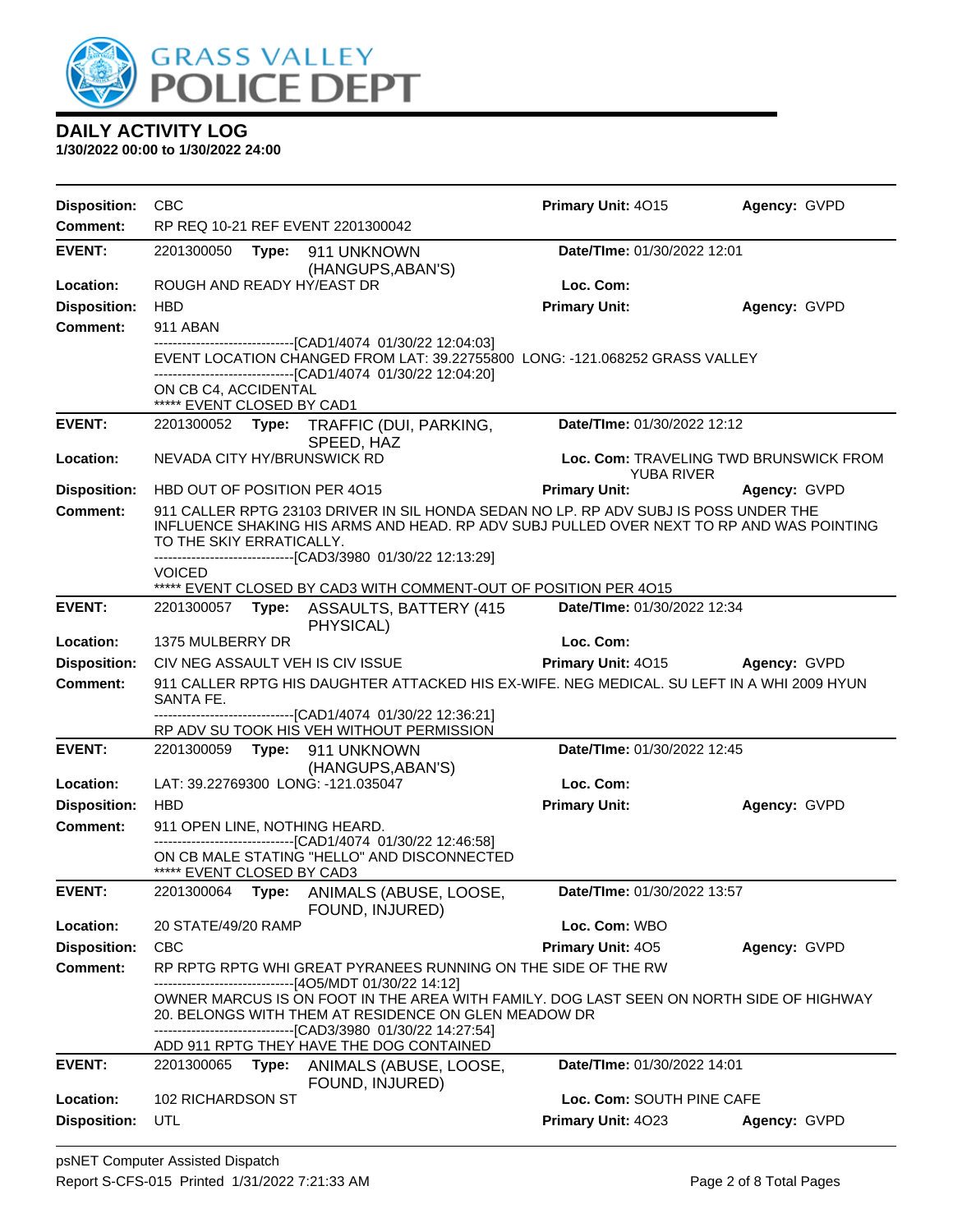

| <b>Comment:</b>      | 911 RPTG DOG INSIDE A RED 4D SEDAN PANTING. |                                                                                                                                                                                                                          |                             |              |  |  |
|----------------------|---------------------------------------------|--------------------------------------------------------------------------------------------------------------------------------------------------------------------------------------------------------------------------|-----------------------------|--------------|--|--|
| <b>EVENT:</b>        | 2201300066                                  | Type: 911 UNKNOWN<br>(HANGUPS, ABAN'S)                                                                                                                                                                                   | Date/TIme: 01/30/2022 14:05 |              |  |  |
| Location:            | 347 RHODE ISLAND ST                         |                                                                                                                                                                                                                          | Loc. Com:                   |              |  |  |
| <b>Disposition:</b>  | HBD                                         |                                                                                                                                                                                                                          | <b>Primary Unit:</b>        | Agency: GVPD |  |  |
| <b>Comment:</b>      | 911 ABAN                                    |                                                                                                                                                                                                                          |                             |              |  |  |
|                      |                                             | -------------------------------[CAD3/3980 01/30/22 14:05:46]<br>EVENT LOCATION CHANGED FROM LAT: 39.20058600 LONG: -121.056772 GRASS VALLEY<br>-----------------[CAD3/3980_01/30/22 14:05:56]                            |                             |              |  |  |
|                      | ON CB C4<br>***** EVENT CLOSED BY CAD3      |                                                                                                                                                                                                                          |                             |              |  |  |
| <b>EVENT:</b>        | 2201300067<br>Type:                         | THEFT (GRAND, PETTY, FROM<br><b>MERCHANT)</b>                                                                                                                                                                            | Date/TIme: 01/30/2022 14:07 |              |  |  |
| Location:            | 1145 SUTTON WY                              |                                                                                                                                                                                                                          | Loc. Com: INF GOODWILL      |              |  |  |
| <b>Disposition:</b>  | <b>RPT</b>                                  |                                                                                                                                                                                                                          | <b>Primary Unit: 4015</b>   | Agency: GVPD |  |  |
| Case No:             | G2200256                                    |                                                                                                                                                                                                                          |                             |              |  |  |
| <b>Comment:</b>      |                                             | RP REQG PERSONAL CTC BECAUSE HIS PHONE IS GOING TO DIE. STATING SEVERAL ITEMS OF PROPERTY<br>WERE STOLEN FROM HIM TODAY. RP STANDING BY ON THE SIDE WALK.<br>------------------------------[CAD1/4074 01/30/22 14:39:55] |                             |              |  |  |
|                      |                                             | ISSUED CASE# G2200256 FOR AGENCY GVPD by UNIT 4O15                                                                                                                                                                       |                             |              |  |  |
| <b>EVENT:</b>        |                                             | 2201300074 Type: TRAFFIC ACCIDENT                                                                                                                                                                                        | Date/TIme: 01/30/2022 15:00 |              |  |  |
| Location:            | 462 COLFAX AV                               |                                                                                                                                                                                                                          | Loc. Com: IFO               |              |  |  |
| <b>Disposition:</b>  | <b>RPT</b>                                  |                                                                                                                                                                                                                          | <b>Primary Unit: 405</b>    | Agency: GVPD |  |  |
| Case No:<br>Comment: | G2200257                                    | 911 CALLER RPTG VEH INTO ANOTHER PARKED VEH. NEG VEH DESC. VI VEH IS RED. RP IS SEEING THIS                                                                                                                              |                             |              |  |  |
|                      | FROM SECOND STORY WINDOW.                   |                                                                                                                                                                                                                          |                             |              |  |  |
|                      |                                             | -------------------------------[CAD1/4074 01/30/22 15:05:18]                                                                                                                                                             |                             |              |  |  |
|                      | 10-39 CALFIRE FOR FUEL LEAK                 | ------------------------------[CAD1/4074 01/30/22 15:11:11]                                                                                                                                                              |                             |              |  |  |
|                      |                                             | ISSUED CASE# G2200257 FOR AGENCY GVPD by UNIT 4O5                                                                                                                                                                        |                             |              |  |  |
|                      | 1039 PGE THEY WILL CALL BACK W ETA          | --------------------------------[CAD3/3980 01/30/22 15:15:38]                                                                                                                                                            |                             |              |  |  |
|                      |                                             | ------------------------------[CAD3/3980 01/30/22 15:21:44]<br>FISCHERS REJECTED/ MOVED TO KILROYS                                                                                                                       |                             |              |  |  |
|                      |                                             | -------------------------------[CAD3/3980 01/30/22 15:22:35]                                                                                                                                                             |                             |              |  |  |
|                      |                                             | TOW ASSIGNED-KILROYS, 800 E MAIN ST, GRASS VALLEY, 5302733495,<br>---------------------------------[CAD3/3980 01/30/22 15:22:40]                                                                                         |                             |              |  |  |
|                      | <b>KILROYS ENRT</b>                         |                                                                                                                                                                                                                          |                             |              |  |  |
|                      | PGE ETA 30 MINS                             | ---------------------------[CAD3/3980_01/30/22 15:23:51]                                                                                                                                                                 |                             |              |  |  |
| <b>EVENT:</b>        | 2201300079                                  | Type: PROPERTY LOST OR FOUND                                                                                                                                                                                             | Date/TIme: 01/30/2022 15:28 |              |  |  |
| Location:            | <b>BRIGHTON ST/PACKARD DR</b>               |                                                                                                                                                                                                                          | Loc. Com:                   |              |  |  |
| <b>Disposition:</b>  | <b>HBD</b>                                  |                                                                                                                                                                                                                          | <b>Primary Unit:</b>        | Agency: GVPD |  |  |
| <b>Comment:</b>      |                                             | RP FOUND WALLET AND NOW HAS IT AT HER RES IN THE COUNTY                                                                                                                                                                  |                             |              |  |  |
|                      | NEG ANSWER TO WALLET OWNER                  | ------------------------[CAD3/3980_01/30/22_16:00:43]                                                                                                                                                                    |                             |              |  |  |
|                      | ***** EVENT CLOSED BY CAD3                  | -------------------------------[CAD3/3980 01/30/22 16:03:07]<br>WALLET OWNER CALLED BACK IN AND GIVEN RPS INFO/ RP ALREADY OKAYED GIVING OUT HER INFO                                                                    |                             |              |  |  |
| <b>EVENT:</b>        | 2201300080                                  | Type: 911 UNKNOWN                                                                                                                                                                                                        | Date/TIme: 01/30/2022 15:30 |              |  |  |
|                      |                                             | (HANGUPS, ABAN'S)                                                                                                                                                                                                        |                             |              |  |  |
| Location:            | LAT: 39.21920100 LONG: -121.052352          |                                                                                                                                                                                                                          | Loc. Com:                   |              |  |  |
| <b>Disposition:</b>  | <b>HBD</b>                                  |                                                                                                                                                                                                                          | <b>Primary Unit:</b>        | Agency: GVPD |  |  |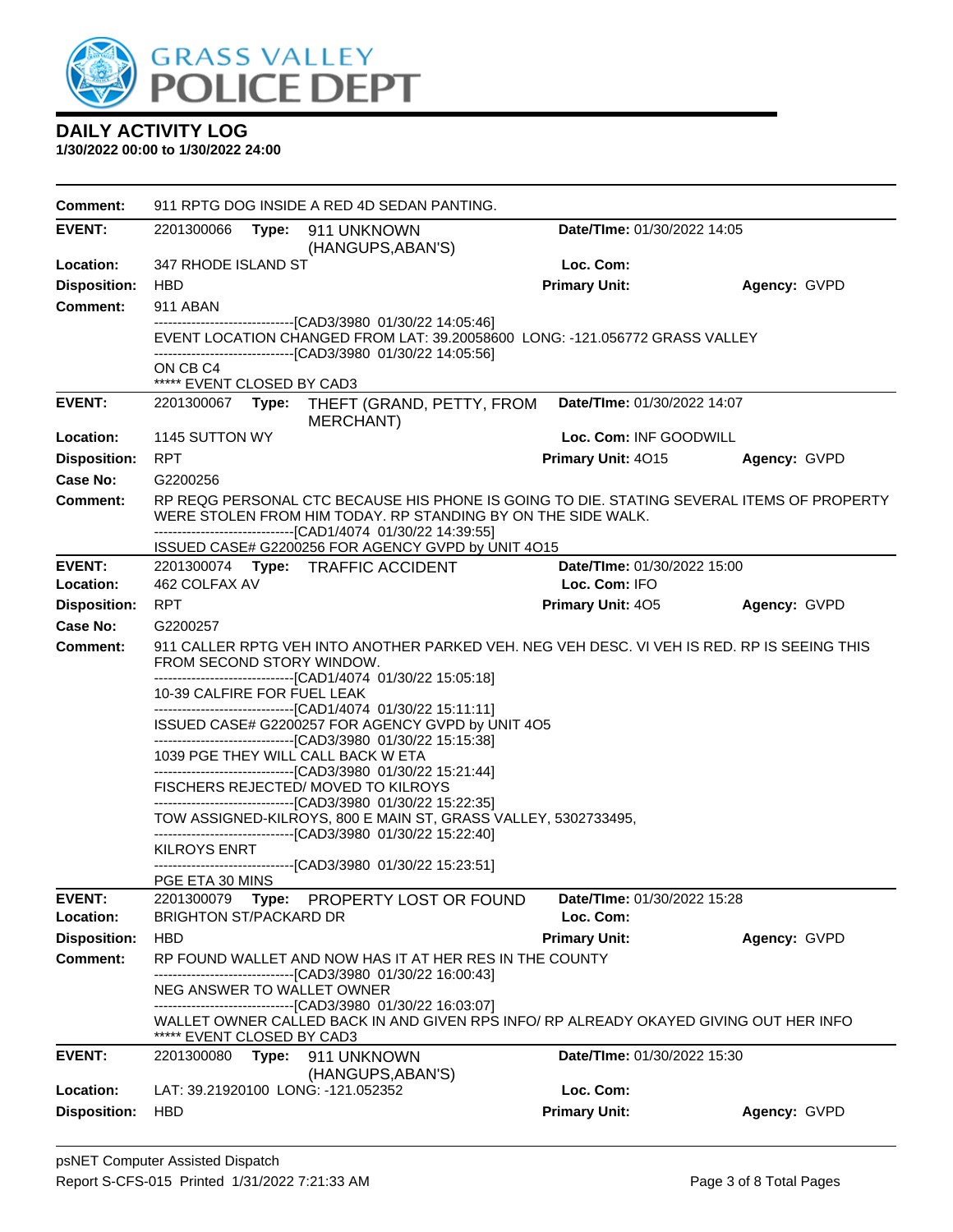

| <b>Comment:</b>     | 911 OPEN LINE HANG UP                                                                                                                                                                           |                               |              |  |  |
|---------------------|-------------------------------------------------------------------------------------------------------------------------------------------------------------------------------------------------|-------------------------------|--------------|--|--|
|                     | ------------------------[CAD3/3980 01/30/22 15:31:56]<br>CTC MADE W CALLER ON CB AND LINE DISCONNECTED AFTER HE STATED C4                                                                       |                               |              |  |  |
|                     | ***** EVENT CLOSED BY CAD3                                                                                                                                                                      |                               |              |  |  |
| <b>EVENT:</b>       | 2201300081 Type: TRESPASS                                                                                                                                                                       | Date/TIme: 01/30/2022 15:33   |              |  |  |
| <b>Location:</b>    | 104 NO CHURCH CT                                                                                                                                                                                | Loc. Com:                     |              |  |  |
| <b>Disposition:</b> | CBC MP REMOVED FROM MUPS                                                                                                                                                                        | <b>Primary Unit: 4023</b>     | Agency: GVPD |  |  |
| <b>Comment:</b>     | 911 CALLER RPTG ELDERLY MALE IN HIS BACKYARD MUMBLING INCOHERANTLY. RP ADV SUBJ KEEPS<br>TRYING TO OPEN THE DOOR.<br>------------------------------[CAD1/4074 01/30/22 15:34:44]<br>4015 ADV    |                               |              |  |  |
|                     | ------------------------------[CAD1/4074 01/30/22 15:42:00]<br>EVENT LOCATION CHANGED FROM 104 NO CHURCH ST GV                                                                                  |                               |              |  |  |
| <b>EVENT:</b>       | 2201300091 Type: FIRE                                                                                                                                                                           | Date/TIme: 01/30/2022 16:21   |              |  |  |
| Location:           | 115 UNION JACK ST                                                                                                                                                                               | Loc. Com: ACF IN THE FIELD    |              |  |  |
| <b>Disposition:</b> | <b>HBD</b>                                                                                                                                                                                      | <b>Primary Unit:</b>          | Agency: GVPD |  |  |
| <b>Comment:</b>     | 911 SMOKE SEEN TRANSFER TO CALFIRE<br>***** EVENT CLOSED BY CAD1                                                                                                                                |                               |              |  |  |
| <b>EVENT:</b>       | 2201300093 Type: 911 UNKNOWN<br>(HANGUPS, ABAN'S)                                                                                                                                               | Date/TIme: 01/30/2022 16:32   |              |  |  |
| Location:           | LAT: 39.22755400 LONG: -121.068327                                                                                                                                                              | Loc. Com:                     |              |  |  |
| <b>Disposition:</b> | <b>HBD</b>                                                                                                                                                                                      | <b>Primary Unit:</b>          | Agency: GVPD |  |  |
| <b>Comment:</b>     | 911 OPEN LINE, UNABLE TO CB<br>***** EVENT CLOSED BY CAD1                                                                                                                                       |                               |              |  |  |
| <b>EVENT:</b>       | 2201300097 Type: SUSPICIOUS CIRCUMSTANCE<br>(VEHICLE, PERSON                                                                                                                                    | Date/TIme: 01/30/2022 17:08   |              |  |  |
| Location:           | 126 IDAHO MARYLAND RD                                                                                                                                                                           | Loc. Com: RIEBES 530 273 4000 |              |  |  |
| <b>Disposition:</b> | UTL                                                                                                                                                                                             | Primary Unit: 4015            | Agency: GVPD |  |  |
| <b>Comment:</b>     | RP RPTG SUS MALE SUBJ IN OLDER SIL HONDA CIVIC NO LP. RP ADV SUBJ WAS YELLING AT CHILDREN<br>SAYING HE HOPED THEY GOT COVID.<br>-------------------------------[CAD1/4074_01/30/22_17:09:15]    |                               |              |  |  |
|                     | RP ADV SUS LEFT TWD CHEVRON 3 AGO<br>-------------------------------[CAD1/4074_01/30/22 17:09:41]<br>WMA LONG DREADLOCKS BEARD                                                                  |                               |              |  |  |
|                     | ------------------------------[CAD1/4074 01/30/22 17:10:25]<br>RP ADV SUBJ HAS BEEN HANGING AROUND FOR THE PAST 3 OR 4 DAYS. CONCERNED FOR 18YOA<br>EMPLOYEE THAT WILL BE ALONE FOR NEXT HOUR   |                               |              |  |  |
| <b>EVENT:</b>       | 2201300098 Type: DRUGS (ANY NARCOTIC<br><b>RELATED OFFENSE)</b>                                                                                                                                 | Date/TIme: 01/30/2022 17:16   |              |  |  |
| Location:           | 2033 NEVADA CITY HY                                                                                                                                                                             | Loc. Com: DOLLAR GENERAL      |              |  |  |
| <b>Disposition:</b> | <b>GOA</b>                                                                                                                                                                                      | Primary Unit: 4015            | Agency: GVPD |  |  |
| <b>Comment:</b>     | 911 EMPLOYEE RPTG TWO SUBJS DOING H&S IN THE SIDE P LOT BY THE TRUCK ENTRANCE. SUBJS ARE<br>HANDING BACK AND FORTH BAGGIES OF H&S AND ASSOCIATED WITH A WHI TRUCK AND A GRN<br><b>FORRESTER</b> |                               |              |  |  |
| <b>EVENT:</b>       | 2201300101<br>Type:<br>DISTURBANCE (NOISE,<br>MUSIC, VERBAL, BARKI                                                                                                                              | Date/TIme: 01/30/2022 17:25   |              |  |  |
| Location:           | 412 LINDEN AV                                                                                                                                                                                   | Loc. Com:                     |              |  |  |
| <b>Disposition:</b> | <b>RPT</b>                                                                                                                                                                                      | Primary Unit: 4023            | Agency: GVPD |  |  |
| <b>Case No:</b>     | G2200259                                                                                                                                                                                        |                               |              |  |  |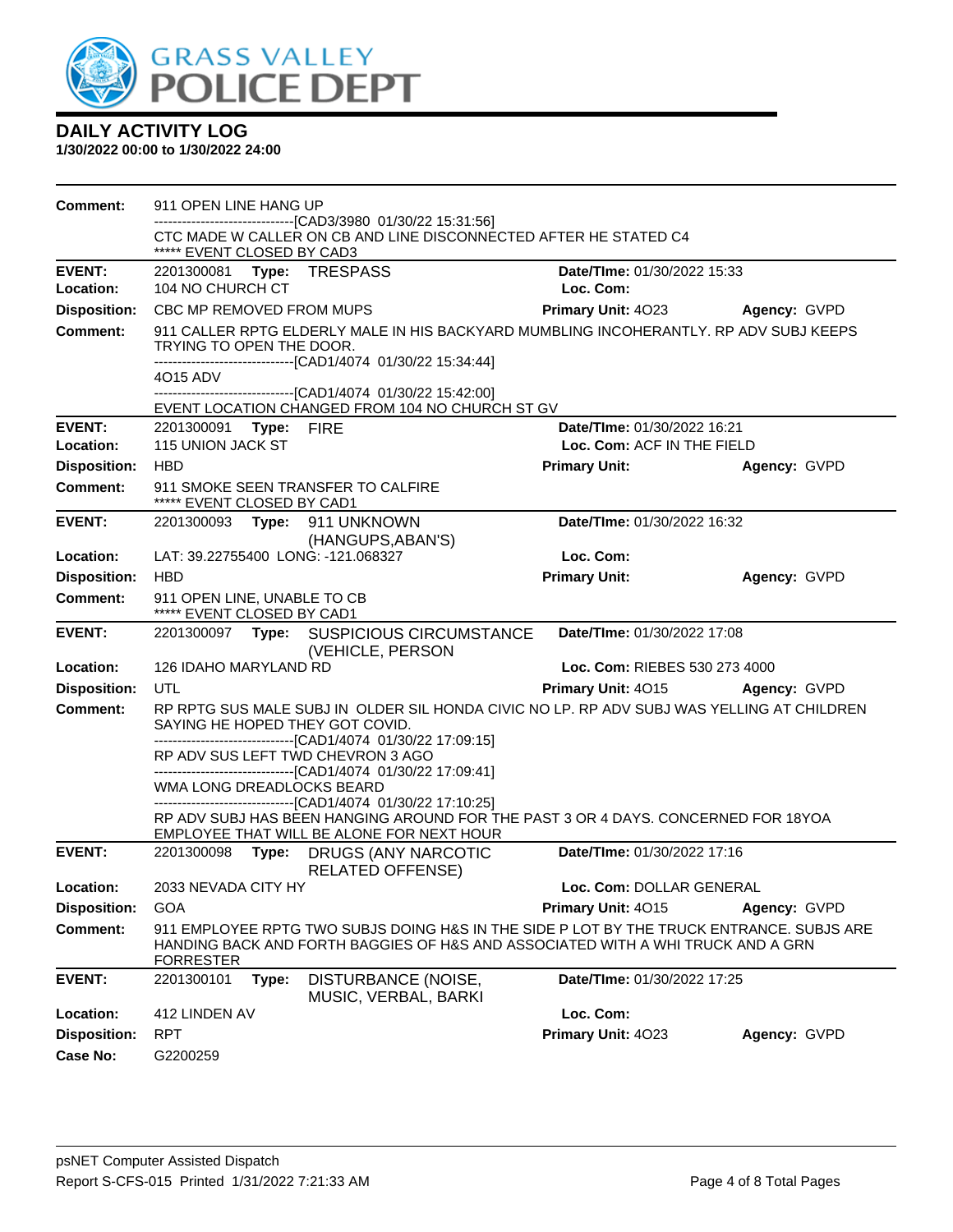

| <b>Comment:</b>     | 911 RPTG HIS EX WIFE JUST CAME IN AND TOLD THE RP TO CALL 911 BECAUSE SHE WAS IN A FIGHT WITH<br>HER BOYFRIEND. RP IS UPSTAIRS WITH THEIR 12 YR OLD SON AND EX WIFE IS DOWNSTAIRS WITH HER<br>BOYFRIEND.                                                                                                                   |                                     |              |  |  |  |  |
|---------------------|----------------------------------------------------------------------------------------------------------------------------------------------------------------------------------------------------------------------------------------------------------------------------------------------------------------------------|-------------------------------------|--------------|--|--|--|--|
|                     | --------------------------------[CAD3/3980 01/30/22 17:26:22]<br>NEG WEAPONS SEEN/HEARD AND ALL IS QUIET NOW<br>--------------------------------[CAD3/3980 01/30/22 17:40:43]                                                                                                                                              |                                     |              |  |  |  |  |
|                     | 1039 CALFIRE FOR CHECK OUT<br>-------------------------------[CAD1/4074 01/30/22 18:03:46]<br>ISSUED CASE# G2200259 FOR AGENCY GVPD by UNIT 4O23<br>--------------------------------[CAD3/3980 01/30/22 18:11:24]<br>COM BEHOND VIOLENCE NOTIFIED PER 4D16<br>-------------------------------[CAD1/4085 01/30/22 21:24:04] |                                     |              |  |  |  |  |
|                     |                                                                                                                                                                                                                                                                                                                            |                                     |              |  |  |  |  |
|                     |                                                                                                                                                                                                                                                                                                                            |                                     |              |  |  |  |  |
|                     | FCN/3702203000225                                                                                                                                                                                                                                                                                                          |                                     |              |  |  |  |  |
| <b>EVENT:</b>       | 2201300106 Type:<br><b>TRESPASS</b>                                                                                                                                                                                                                                                                                        | Date/TIme: 01/30/2022 17:54         |              |  |  |  |  |
| Location:           | 175 JOERSCHKE DR                                                                                                                                                                                                                                                                                                           | Loc. Com: BUSINESS COMPLEX BATHROOM |              |  |  |  |  |
| <b>Disposition:</b> | WA.                                                                                                                                                                                                                                                                                                                        | Primary Unit: 4015                  | Agency: GVPD |  |  |  |  |
| <b>Comment:</b>     | RP IS CLEANER AND ASSOCIATED WITH AN OFFICE IN THE BUILDING. RP CONCERNED THAT SOMEONE IS<br>CURRENTLY IN THE COMMUNAL BATHROOM BECAUSE THE LIGHT IS MOTION ACTIVATED AND HAS BEEN<br>ON FOR 20 MINS                                                                                                                       |                                     |              |  |  |  |  |
|                     | ---------------------------------[CAD3/3980 01/30/22 17:57:31]<br>RP LEFT THE BUILDING BECAUSE SHE DID NOT FEEL SAFE BUT PROVIDED A CODE FOR THE DOOR LOCK<br>------------------------------[CAD1/4074 01/30/22 17:59:54]                                                                                                  |                                     |              |  |  |  |  |
|                     | 4015 ADV                                                                                                                                                                                                                                                                                                                   |                                     |              |  |  |  |  |
|                     | --------------------------------[CAD3/3980 01/30/22 18:07:39]<br>RP CALLED BACK RPTG THE SUBJ WALKED OUT OF THE BUILDING AND IS NOW WALKING UP AND DOWN<br>THE STREET. LSW HOODIE UNK COLOR                                                                                                                                |                                     |              |  |  |  |  |
|                     | --------------------------------[CAD3/3980 01/30/22 18:07:53]<br>SUBJ ALSO HAS A LARGE BACK PACK                                                                                                                                                                                                                           |                                     |              |  |  |  |  |
|                     | -------------------------------[CAD1/4074 01/30/22 18:10:36]<br>RP BACK LL RPTG SUBJ IS ON MALTMAN<br>-------------------------------[MERGED CAD3/3980 01/30/2022 18:12:01]                                                                                                                                                |                                     |              |  |  |  |  |
|                     | MERGED 2201300108 TYPE: DIS<br>LOCATION: 109 OLYMPIA PARK RD                                                                                                                                                                                                                                                               |                                     |              |  |  |  |  |
|                     | TACO BELL 530 477 8163                                                                                                                                                                                                                                                                                                     |                                     |              |  |  |  |  |
|                     | RP: NAME: YURI LUEDEMANN<br>PHONE: 6872234 (530)                                                                                                                                                                                                                                                                           |                                     |              |  |  |  |  |
|                     | COMMENTS: 911 RPTG HE WAS JUST EATING IN THE P LOT AND A TRANSIENT APPROACHED HIM AND WAS<br>YELLING ABOUT THE RP HAVING HIS HEADLIGHTS ON. VERY AGGRESSIVE AND APPEARED 11550/ONLY                                                                                                                                        |                                     |              |  |  |  |  |
|                     | DESC WEARING A HOODIE----------------------------------[CAD3/3980 01/30/22 18:10:05]<br>VOICED TO 4015                                                                                                                                                                                                                     |                                     |              |  |  |  |  |
| <b>EVENT:</b>       | 2201300108<br>Type: DISTURBANCE (NOISE,<br>MUSIC, VERBAL, BARKI                                                                                                                                                                                                                                                            | Date/TIme: 01/30/2022 18:09         |              |  |  |  |  |
| Location:           | 109 OLYMPIA PARK RD                                                                                                                                                                                                                                                                                                        | Loc. Com: TACO BELL 530 477 8163    |              |  |  |  |  |
| <b>Disposition:</b> | MERGED 2201300106                                                                                                                                                                                                                                                                                                          | <b>Primary Unit:</b>                | Agency: GVPD |  |  |  |  |
| <b>Comment:</b>     | 911 RPTG HE WAS JUST EATING IN THE P LOT AND A TRANSIENT APPROACHED HIM AND WAS YELLING<br>ABOUT THE RP HAVING HIS HEADLIGHTS ON. VERY AGGRESSIVE AND APPEARED 11550/ONLY DESC<br><b>WEARING A HOODIE</b>                                                                                                                  |                                     |              |  |  |  |  |
|                     | --------------------------------[CAD3/3980 01/30/22 18:10:05]<br>VOICED TO 4015<br>***** EVENT CLOSED BY CAD3 WITH COMMENT-2201300106                                                                                                                                                                                      |                                     |              |  |  |  |  |
| <b>EVENT:</b>       | <b>VEHICLE STOP</b><br>2201300111<br>Type:                                                                                                                                                                                                                                                                                 | <b>Date/Time: 01/30/2022 18:16</b>  |              |  |  |  |  |
| Location:           | 1801 EA MAIN ST<br>Loc. Com: ACF JACK IN THE BOX                                                                                                                                                                                                                                                                           |                                     |              |  |  |  |  |
| <b>Disposition:</b> | ARA WARRANTS X2, 11350 HS, 11364 HS, 14601.1<br>VC                                                                                                                                                                                                                                                                         | <b>Primary Unit: 4D16</b>           | Agency: GVPD |  |  |  |  |
| <b>Case No:</b>     | G2200260                                                                                                                                                                                                                                                                                                                   |                                     |              |  |  |  |  |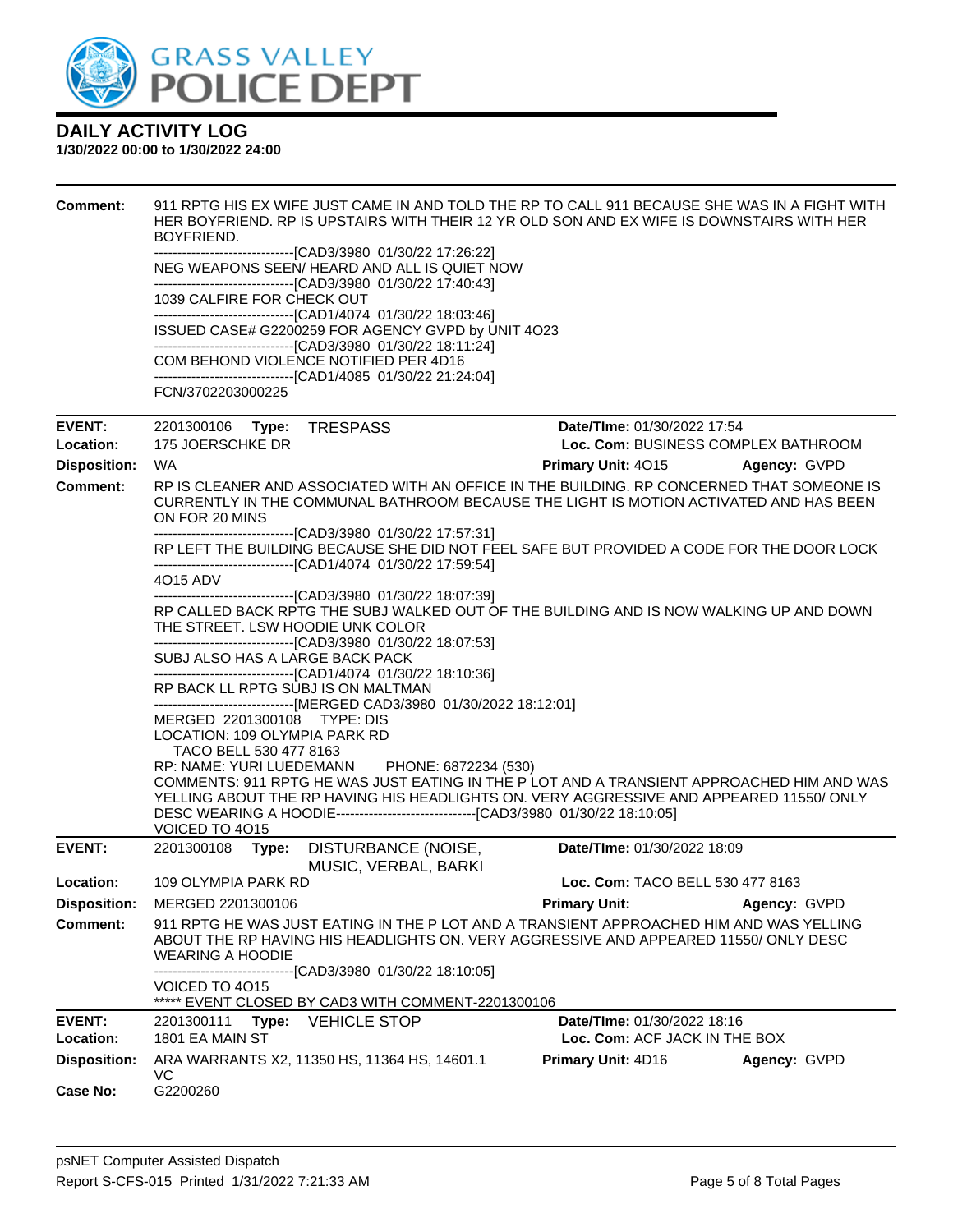

| <b>Comment:</b>                        | License: 5BKF845                            |       |                                                                                                                                                          |                                                          |                                     |
|----------------------------------------|---------------------------------------------|-------|----------------------------------------------------------------------------------------------------------------------------------------------------------|----------------------------------------------------------|-------------------------------------|
|                                        |                                             |       | -------------------------------[CAD1/4074_01/30/22 18:16:56]<br>EVENT LOCATION CHANGED FROM E MAIN ACF JACK                                              |                                                          |                                     |
|                                        |                                             |       | -------------------------------[CAD1/4074 01/30/22 18:29:12]                                                                                             |                                                          |                                     |
|                                        |                                             |       | ISSUED CASE# G2200260 FOR AGENCY GVPD by UNIT 4D16                                                                                                       |                                                          |                                     |
|                                        |                                             |       | ---------------------------------[CAD3/4051 01/30/22 18:35:38]<br>TOW ASSIGNED-CELESTIAL VALLEY TOWING, 875 IDAHO MARYLAND DR, GRASS VALLEY, 5302723353, |                                                          |                                     |
|                                        |                                             |       | -------------------------------[CAD3/4051 01/30/22 18:35:41]                                                                                             |                                                          |                                     |
|                                        | ETA DRIVETIME                               |       | -------------------------------[CAD3/4051_01/30/22 19:33:19]                                                                                             |                                                          |                                     |
|                                        | FCN/3702203002898                           |       |                                                                                                                                                          |                                                          |                                     |
| <b>EVENT:</b>                          |                                             |       | 2201300113 Type: 911 UNKNOWN                                                                                                                             | Date/TIme: 01/30/2022 18:22                              |                                     |
| Location:                              |                                             |       | (HANGUPS, ABAN'S)<br>LAT: 39.23367400 LONG: -121.055935                                                                                                  | Loc. Com:                                                |                                     |
| <b>Disposition:</b>                    | <b>HBD</b>                                  |       |                                                                                                                                                          | <b>Primary Unit:</b>                                     | Agency: GVPD                        |
| <b>Comment:</b>                        |                                             |       | 911 FEMALE STATING CANCEL THEN DISCONNECTING                                                                                                             |                                                          |                                     |
|                                        | VM LEFT ON CB                               |       | ------------------------------[CAD3/3980 01/30/22 18:22:52]                                                                                              |                                                          |                                     |
|                                        | ***** EVENT CLOSED BY CAD3                  |       |                                                                                                                                                          |                                                          |                                     |
| <b>EVENT:</b>                          |                                             |       | 2201300114 Type: DISTURBANCE (NOISE,<br>MUSIC, VERBAL, BARKI                                                                                             | Date/TIme: 01/30/2022 18:23                              |                                     |
| Location:                              | 468 SUTTON WY                               |       |                                                                                                                                                          | Loc. Com: 1849 BREWING COMPANY                           |                                     |
| <b>Disposition:</b>                    | <b>CBC</b>                                  |       |                                                                                                                                                          | <b>Primary Unit: 4022</b>                                | Agency: GVPD                        |
| <b>Comment:</b>                        |                                             |       | EMPLOYEE RPTG ANGRY CUSTOMER WHO THREATENED RP. SUS LEFT WHEN HE CALLED 911. SU LEFT IN<br>A BLK CHARGER LP STARTING WITH/SIMILAR TO: M75980. REQ 10-21  |                                                          |                                     |
| <b>EVENT:</b>                          |                                             |       | 2201300116 Type: 911 UNKNOWN                                                                                                                             | Date/TIme: 01/30/2022 19:06                              |                                     |
| Location:                              |                                             |       | (HANGUPS, ABAN'S)<br>LAT: 39.22766100 LONG: -121.034982                                                                                                  | Loc. Com:                                                |                                     |
| <b>Disposition:</b>                    | <b>HBD</b>                                  |       |                                                                                                                                                          | <b>Primary Unit:</b>                                     | Agency: GVPD                        |
| <b>Comment:</b>                        |                                             |       | 911 OPEN LINE, NOTHING SUS HEARD, MALE TRYING TO CALL DEBBIE BY VOICE DIAL HEARD                                                                         |                                                          |                                     |
|                                        |                                             |       | -------------------------------[CAD1/4085 01/30/22 19:07:56]                                                                                             |                                                          |                                     |
|                                        | ***** EVENT CLOSED BY CAD3                  |       | ON CALLBACK, MSG LEFT. PHASE 2, 11M AT 90%                                                                                                               |                                                          |                                     |
| <b>EVENT:</b>                          | 2201300120 <b>Type:</b>                     |       | 911                                                                                                                                                      | Date/TIme: 01/30/2022 19:18                              |                                     |
|                                        |                                             |       | UNKNOWN/HANGUPS, ABANS                                                                                                                                   |                                                          |                                     |
| Location:                              | 396 DORSEY DR                               |       |                                                                                                                                                          |                                                          | Loc. Com: CRYSTAL RIDGE CARE CENTER |
| <b>Disposition:</b><br><b>Comment:</b> | <b>HBD</b><br>911 ACCIDENTAL MISDIAL CODE 4 |       |                                                                                                                                                          | <b>Primary Unit:</b>                                     | Agency: GVPD                        |
|                                        |                                             |       |                                                                                                                                                          |                                                          |                                     |
| <b>EVENT:</b><br>Location:             | 420 COLFAX AV                               |       | 2201300123 Type: GRAND THEFT AUTO                                                                                                                        | Date/TIme: 01/30/2022 19:35<br>Loc. Com: THE BOTTLE SHOP |                                     |
| <b>Disposition:</b>                    | <b>HBD</b>                                  |       |                                                                                                                                                          | <b>Primary Unit:</b>                                     | Agency: GVPD                        |
| <b>Comment:</b>                        |                                             |       | 911 CALLER REPORITNG HE THINKS HIS VEH WAS STOLEN, VEH WAS A BLK 1998 HONDA CIVIC, RP                                                                    |                                                          |                                     |
|                                        | WAS YESTERDAY.                              |       | NOTICED IT MISSING JUST PRIOR TO CALL, STATES LAST TIME HE SAW IT PARKED NEXT TO BOTTLE SHOP                                                             |                                                          |                                     |
|                                        | EVENT CLOSED BY CAD1                        |       | -------------------------------[CAD1/4085 01/30/22 19:36:28]<br>RP CALLED BACK WITH LP, VEH IMPOUNDED BY CHP. INFO PROVIDED TO RP.                       |                                                          |                                     |
| <b>EVENT:</b>                          | 2201300125                                  | Type: | ASSAULTS, BATTERY (415<br>PHYSICAL)                                                                                                                      | Date/TIme: 01/30/2022 19:58                              |                                     |
| Location:                              | 905 WE MAIN ST                              |       |                                                                                                                                                          | Loc. Com:                                                |                                     |
| <b>Disposition:</b>                    | <b>PEN</b>                                  |       |                                                                                                                                                          | Primary Unit: 4D16                                       | Agency: GVPD                        |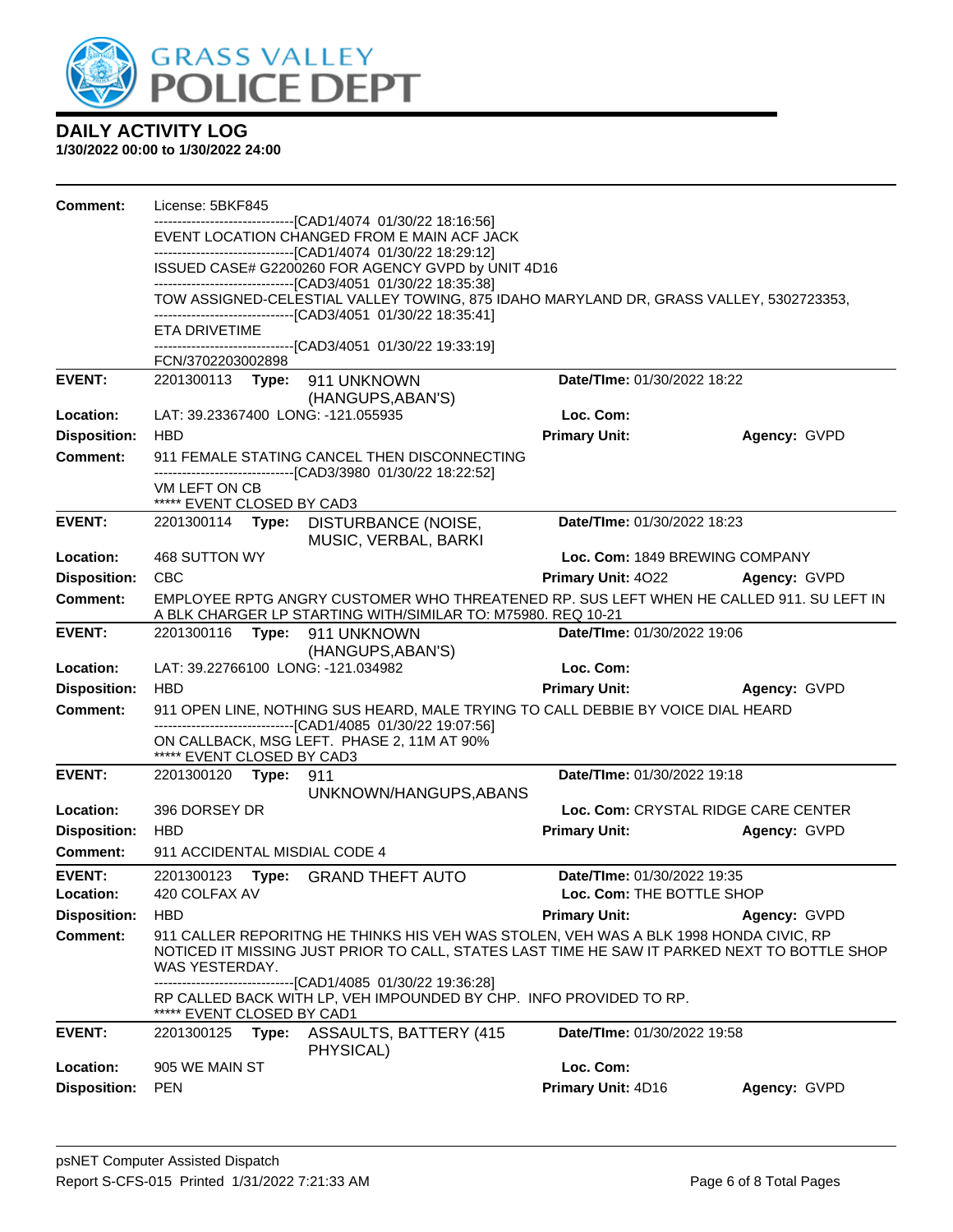

| <b>Comment:</b>                        | RP REQ 10-21 REGARDING A COLD ASSAULT OCCURED A COUPLE WEEKS AGO, AND THREATS THE SU HAS<br>MADE TO HIM SINCE<br>------------------------[4D16/MDT 01/30/22 20:46]                                  |       |                                                                                                             |                             |                                         |  |
|----------------------------------------|-----------------------------------------------------------------------------------------------------------------------------------------------------------------------------------------------------|-------|-------------------------------------------------------------------------------------------------------------|-----------------------------|-----------------------------------------|--|
|                                        | 10-21 ATTEMPTED. CALL GOES STRAIGHT TO VM. CLOSED PENDING CALLBACK.                                                                                                                                 |       |                                                                                                             |                             |                                         |  |
| <b>EVENT:</b>                          | Date/TIme: 01/30/2022 19:58<br>2201300126 Type:<br><b>CITIZEN ASSIST (CIVIL</b><br>STANDBY'S, LOCKOUT                                                                                               |       |                                                                                                             |                             |                                         |  |
| Location:                              | 841 OLD TUNNEL RD # 22                                                                                                                                                                              |       |                                                                                                             | Loc. Com:                   |                                         |  |
| <b>Disposition:</b>                    | <b>CBC</b>                                                                                                                                                                                          |       |                                                                                                             | Primary Unit: 4022          | Agency: GVPD                            |  |
| Comment:                               |                                                                                                                                                                                                     |       | ER REQG COURTESY FROM ER TO ADDRESS FOR ELDERLY FEMALE                                                      |                             |                                         |  |
| <b>EVENT:</b>                          | 2201300127 Type:                                                                                                                                                                                    |       | 911 UNKNOWN<br>(HANGUPS, ABAN'S)                                                                            | Date/TIme: 01/30/2022 20:02 |                                         |  |
| Location:                              | 396 DORSEY DR                                                                                                                                                                                       |       |                                                                                                             | Loc. Com: CRYSTAL RIDGE     |                                         |  |
| <b>Disposition:</b>                    | <b>HBD</b>                                                                                                                                                                                          |       |                                                                                                             | <b>Primary Unit:</b>        | Agency: GVPD                            |  |
| <b>Comment:</b>                        |                                                                                                                                                                                                     |       | 911 ACCIDENTAL, CODE 4, PHONE ISSUES<br>------------------------------[CAD1/4085 01/30/22 20:02:14]         |                             |                                         |  |
|                                        | ***** EVENT CLOSED BY CAD1                                                                                                                                                                          |       | ADDITIONAL 911 OPEN LINE FROM NUMBER                                                                        |                             |                                         |  |
| <b>EVENT:</b>                          |                                                                                                                                                                                                     |       | 2201300134 Type: TRAFFIC ACCIDENT                                                                           | Date/TIme: 01/30/2022 20:46 |                                         |  |
| Location:                              | 129 S AUBURN ST                                                                                                                                                                                     |       |                                                                                                             |                             | Loc. Com: PUBLIC PARKING LOT NEXT TO PD |  |
| <b>Disposition:</b>                    |                                                                                                                                                                                                     |       | RPT RPT TAKEN FOR 20002/NEG SUS INFO                                                                        | Primary Unit: 4022          | Agency: GVPD                            |  |
| <b>Case No:</b>                        | G2200261                                                                                                                                                                                            |       |                                                                                                             |                             |                                         |  |
| Comment:                               | RP REPORTING 20002, UNK WHEN OCCURED, RP RETURNED TO HER VEH AFTER WORK AND FOUND IT HIT.<br>GRY HONDA CRV LP 8BXT798, REAR END DAMAGE. RP IS AT HER WORK, SERGIOS. RP REQ 10-21 TO<br><b>START</b> |       |                                                                                                             |                             |                                         |  |
|                                        |                                                                                                                                                                                                     |       | -------------------------------[CAD3/4051_01/30/22 21:09:39]                                                |                             |                                         |  |
|                                        | ISSUED CASE# G2200261 FOR AGENCY GVPD by UNIT 4O22                                                                                                                                                  |       |                                                                                                             |                             |                                         |  |
|                                        |                                                                                                                                                                                                     |       |                                                                                                             |                             |                                         |  |
| <b>EVENT:</b>                          |                                                                                                                                                                                                     |       | 2201300138 Type: EXTRA PATROL                                                                               | Date/TIme: 01/30/2022 21:36 |                                         |  |
| <b>Disposition:</b><br><b>Comment:</b> |                                                                                                                                                                                                     |       |                                                                                                             | Primary Unit: 4022          | Agency: GVPD                            |  |
|                                        |                                                                                                                                                                                                     |       |                                                                                                             |                             |                                         |  |
| <b>EVENT:</b>                          | 2201300141                                                                                                                                                                                          | Type: | 911 UNKNOWN                                                                                                 | Date/TIme: 01/30/2022 21:47 |                                         |  |
| Location:                              | 350 PLEASANT ST                                                                                                                                                                                     |       | (HANGUPS, ABAN'S)                                                                                           | Loc. Com: PARKSIDE CONDOS   |                                         |  |
| <b>Disposition:</b>                    | <b>HBD</b>                                                                                                                                                                                          |       |                                                                                                             | <b>Primary Unit:</b>        | Agency: GVPD                            |  |
| <b>Comment:</b>                        | ***** EVENT CLOSED BY CAD1                                                                                                                                                                          |       | 911 ACCIDENTAL, J STATES HIS PHONE IS BROKEN AND CODE 4                                                     |                             |                                         |  |
| <b>EVENT:</b>                          | 2201300143 Type:                                                                                                                                                                                    |       | <b>EXTRA PATROL</b>                                                                                         | Date/TIme: 01/30/2022 22:17 |                                         |  |
| Location:                              | 175 JOERSCHKE DR                                                                                                                                                                                    |       |                                                                                                             | Loc. Com:                   |                                         |  |
| <b>Disposition:</b>                    |                                                                                                                                                                                                     |       |                                                                                                             | Primary Unit: 4022          | Agency: GVPD                            |  |
| Comment:                               |                                                                                                                                                                                                     |       | ---------------------------------[CAD3/4051 01/30/22 22:18:09]<br>EVENT LOCATION CHANGED FROM 175 JOERSCHKE |                             |                                         |  |
|                                        |                                                                                                                                                                                                     |       | -------[4O22/MDT 01/30/22 22:24]<br>DAY SHIFT TO FOLLOW UP WITH BUILDING MGMT.                              |                             |                                         |  |
| <b>EVENT:</b>                          | 2201300146                                                                                                                                                                                          |       | Type: DISTURBANCE (NOISE,                                                                                   | Date/TIme: 01/30/2022 22:19 |                                         |  |
| Location:                              | 530 SUTTON WY                                                                                                                                                                                       |       | MUSIC, VERBAL, BARKI                                                                                        | Loc. Com: BHD GREAT CLIPS   |                                         |  |
| <b>Disposition:</b>                    | <b>CBC</b>                                                                                                                                                                                          |       |                                                                                                             | Primary Unit: 4022          | Agency: GVPD                            |  |
| <b>Comment:</b>                        |                                                                                                                                                                                                     |       | RP RPTG CAR PARKED BHS BNS BLARING LOUD MUSIC                                                               |                             |                                         |  |
| <b>EVENT:</b>                          | 2201300149                                                                                                                                                                                          | Type: | TRAFFIC (DUI, PARKING,                                                                                      | Date/TIme: 01/30/2022 22:38 |                                         |  |
| <b>Disposition:</b>                    | <b>CBC</b>                                                                                                                                                                                          |       | SPEED, HAZ                                                                                                  | Primary Unit: 4022          | Agency: GVPD                            |  |